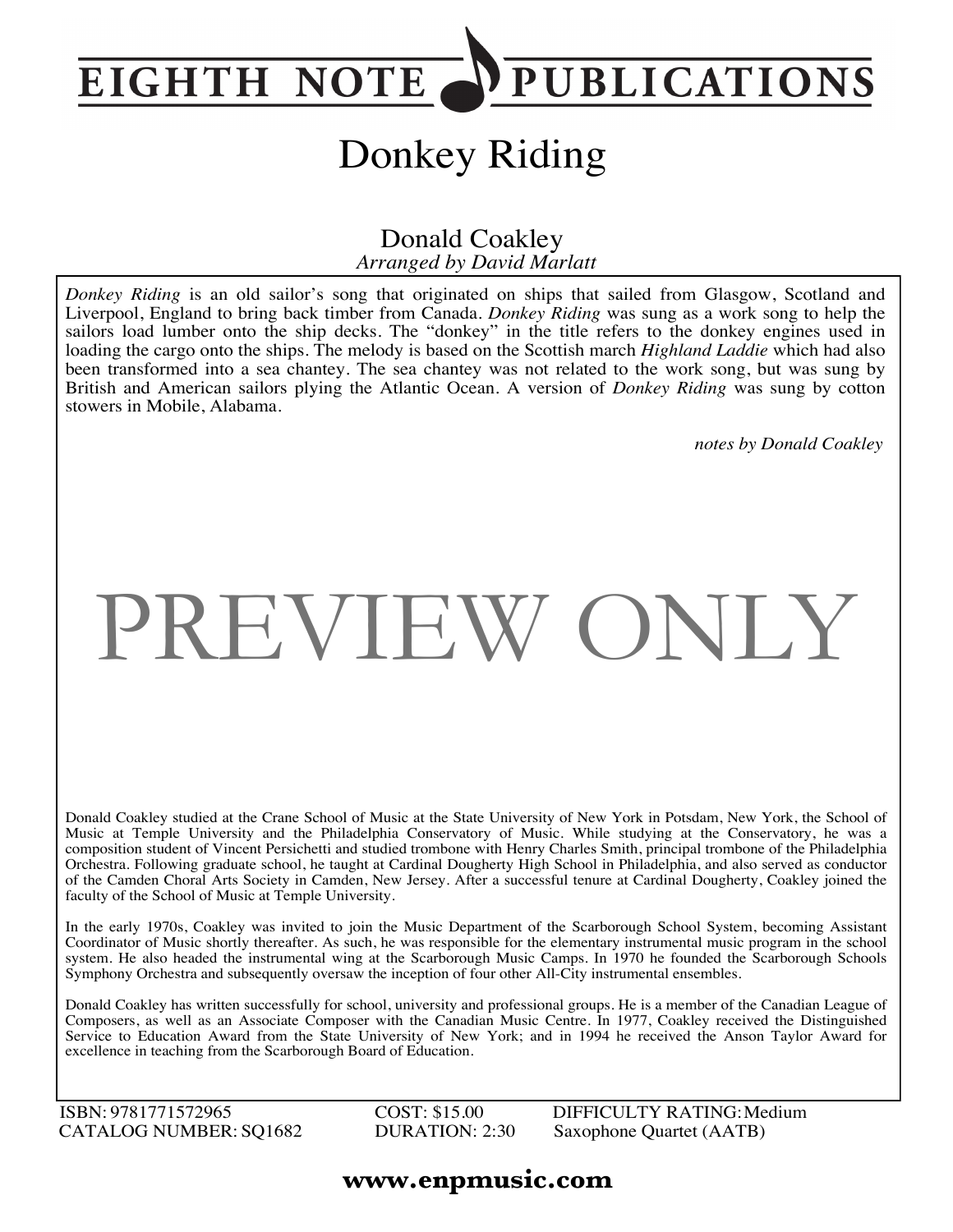#### DONKEY RIDING

*Arranged by Donald Coakley Adapted by David Marlatt*







© 2016 **EIGHTH NOTE PUBLICATIONS** www.enpmusic.com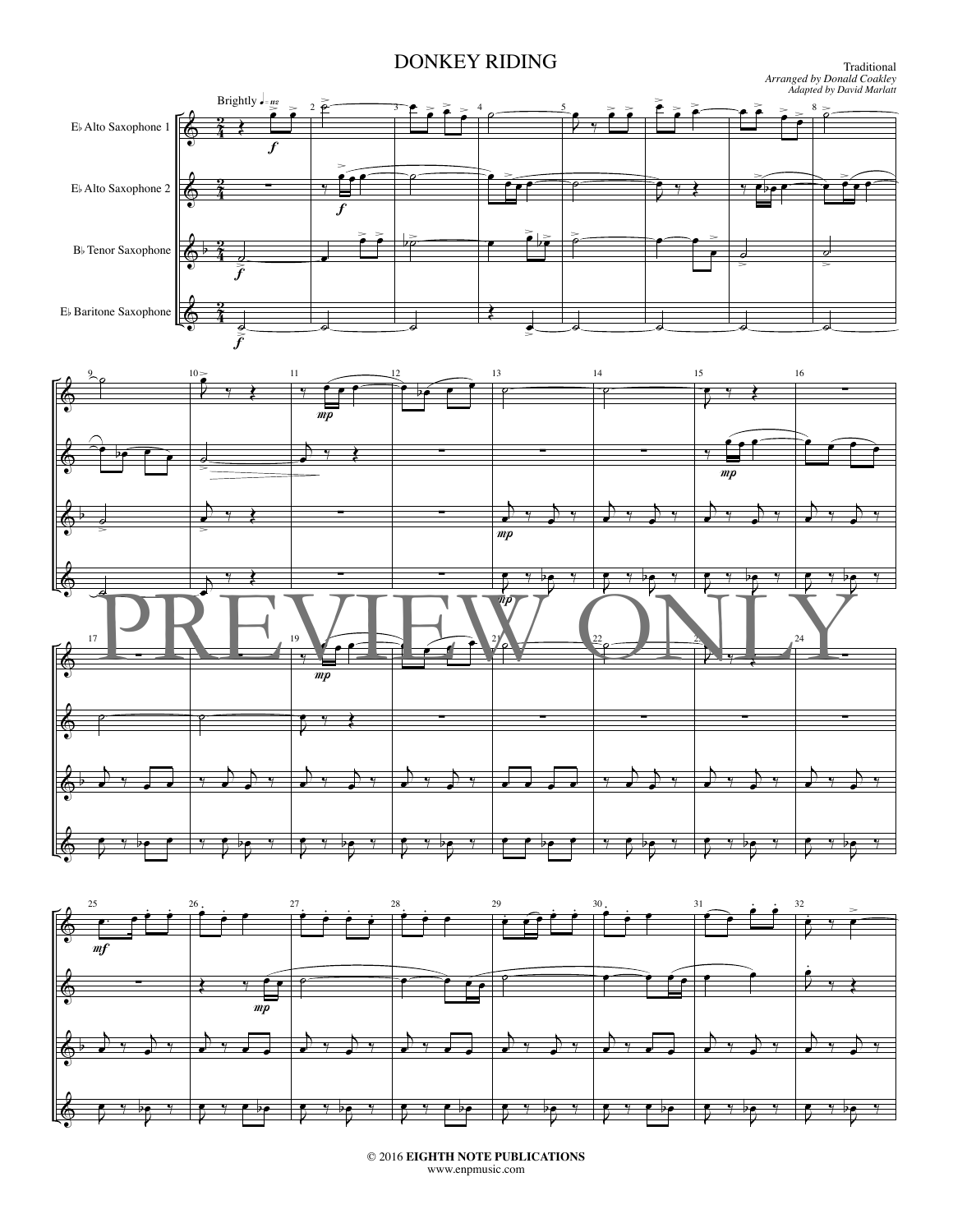







DONKEY RIDING pg. 2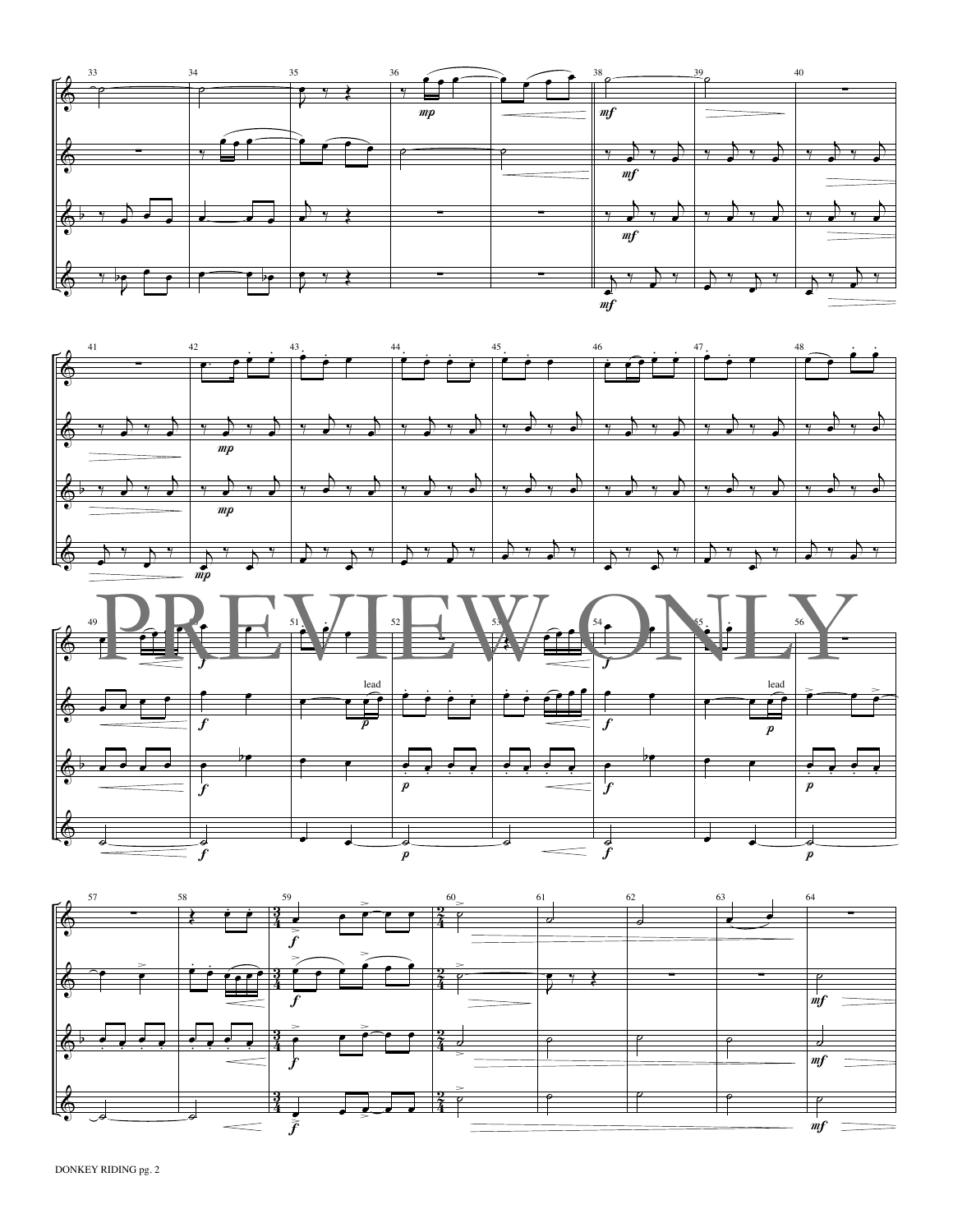





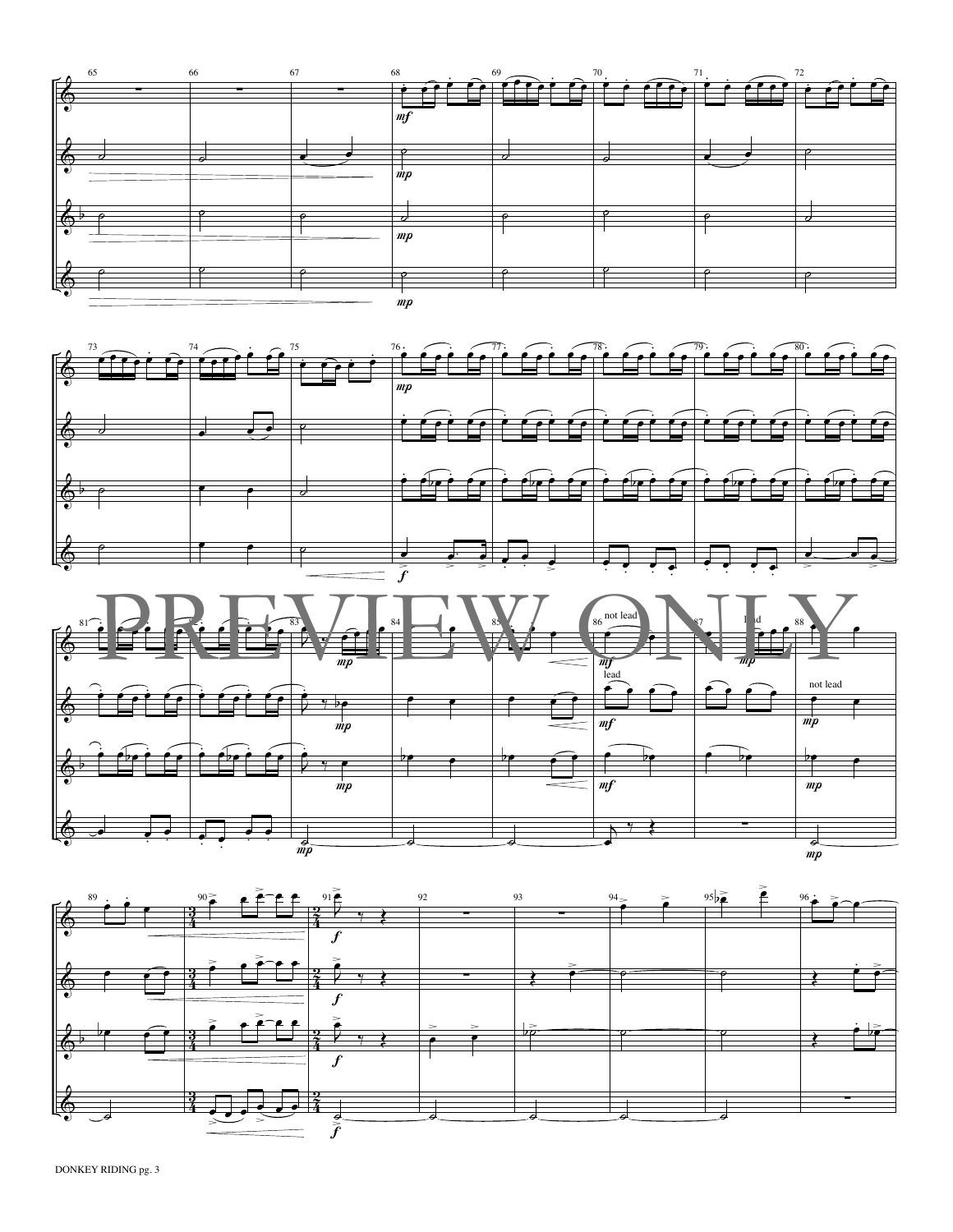







DONKEY RIDING pg. 4